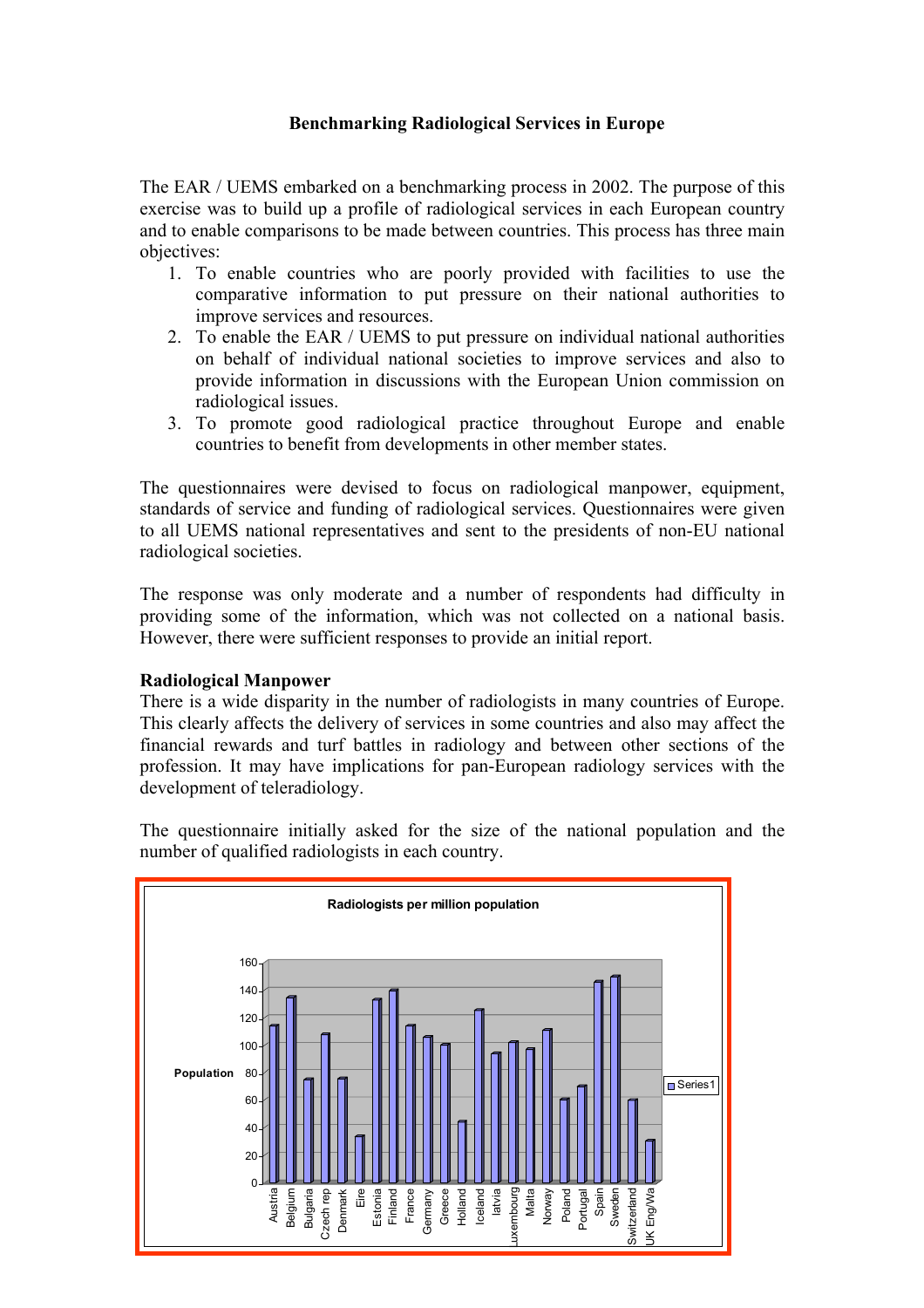The bar graph confirms the wide disparity in the numbers of radiologists in each country. This graph does not imply that those countries with a higher number have too many radiologists as the numbers also need to be related to the national radiological workload, the availability of equipment and the type and complexity of the work performed. Those countries with a high CT and MR provision and also where a significant amount of interventional radiology is undertaken will require a larger workforce.

The questionnaire also sought the number of trainees in radiology in each country. The number of responses here was reduced and so the figures are less robust. The number of trainees was related to the number of qualified radiologists and presented as a percentage per annum based on a 5-year training programme. This graph should be analysed in conjunction with the graph above.



The number of trainee radiologists required per annum to replace the specialist workforce depends on the retirement rate and on the basis of a 30 year working life of a specialist. The replacement requirement from the above bar graph would be 3.3%.

This does not take into account population expansion, whether the present national workforce level are adequate or for the requirement to deal with an increasing and more complex workload. It also does not take into account technological developments, which rarely replace other investigations but add to our ability to investigate patients in more depth.

It also does not take into account working time legislation, which has had a dramatic effect on the contribution played by trainees in some countries.

There are a significant number of countries that are not even replacing their present workforce. One country has a high percentage of qualifiers as a result of concerted and persistent pressure on the health funding authorities to redress the large deficit in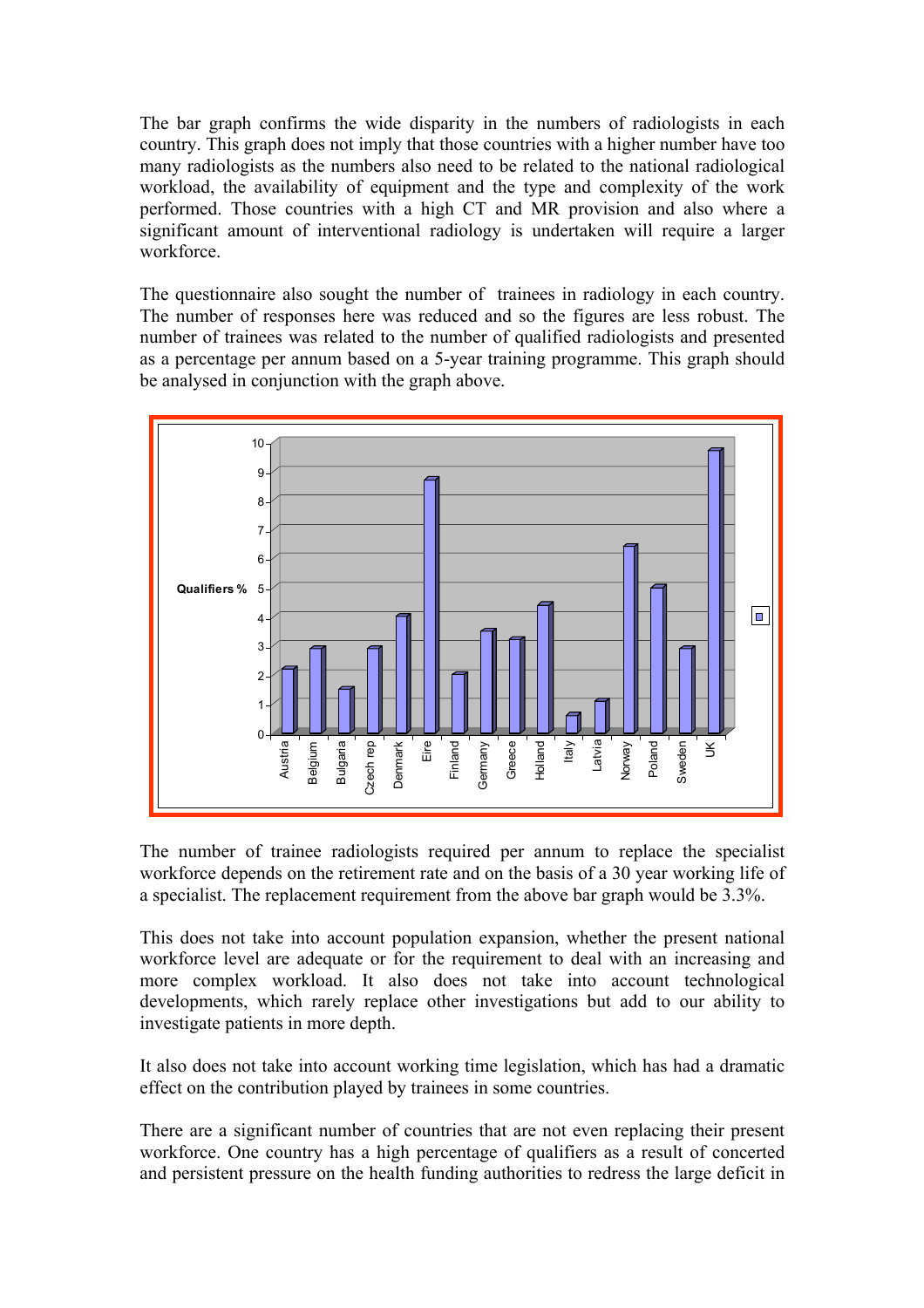the workforce and the use of the European comparisons has been a great value in that campaign.

# **National Radiographic Workforce**

The EAR / UEMS questionnaire did not seek information on radiographers, but the information was collected by the European branch of the International Society of Radiographers and I am grateful to them for providing us with this data.



Number of Radiographers per million population.

This survey shows a wide discrepancy between different countries. The data may be affected by the varying tasks and levels of responsibility undertaken by radiographers throughout Europe.

Radiographic qualifiers as a percentage of total numbers of radiographers.

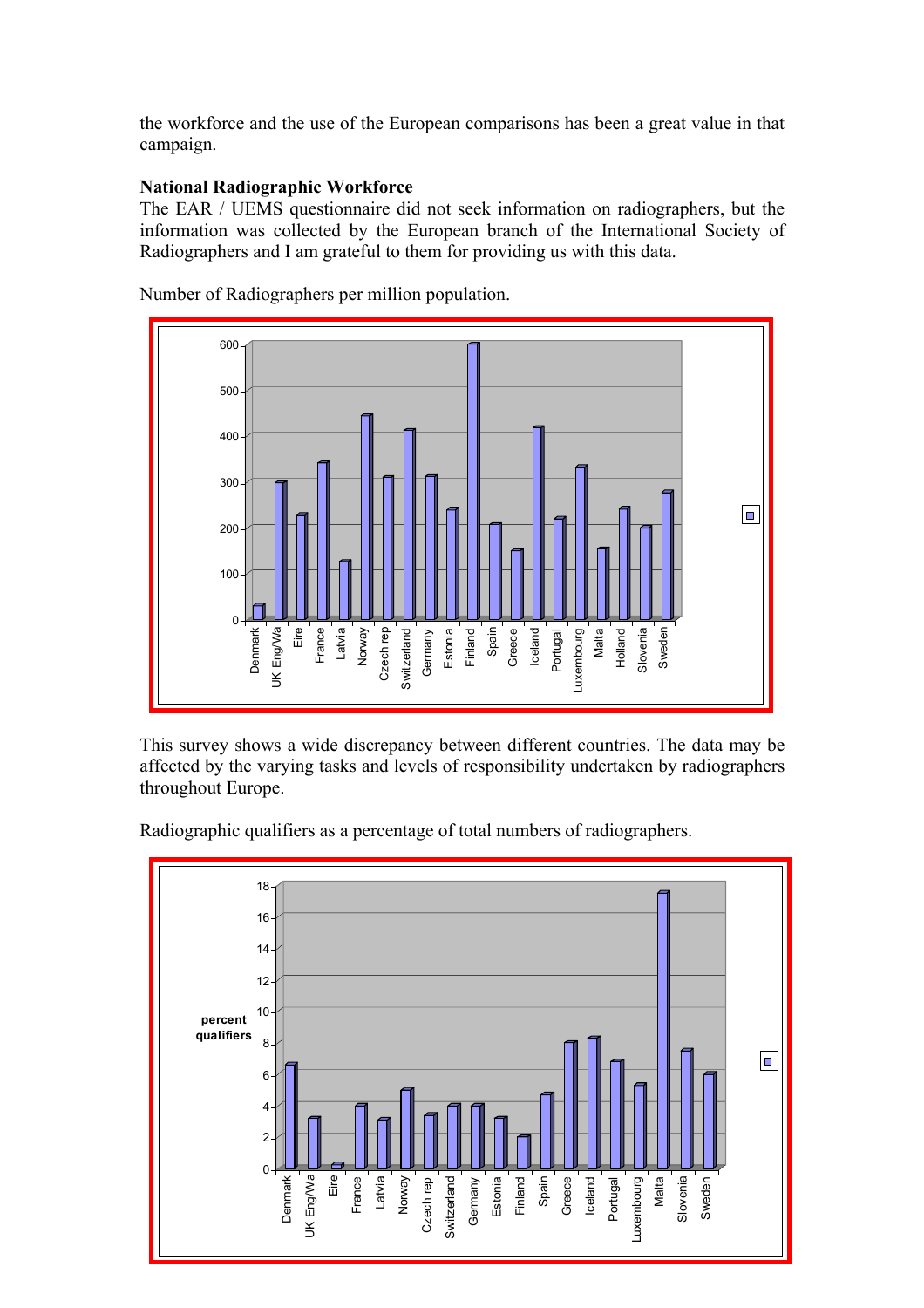Based on a 25-year working career and accepting the present work practices without career development a replacement requirement would be approximately 4.5%. It is clear from the chart above that many countries are not training sufficient radiographic staff to even replace their present workforce without taking into account the continuing professional development of radiographers, the increased workload and the rise in population.

## Workload

The questionnaire attempted to assess national workload in more complex investigations. This proved difficult for some countries where central statistical collection was not undertaken and this was especially the case in those countries with a large private sector. However, the figures below give some idea of the variation in CT and MR workload.



One country provided their information twice without identifying their name. Their population was 5 million and it is hoped that they will recognise themselves.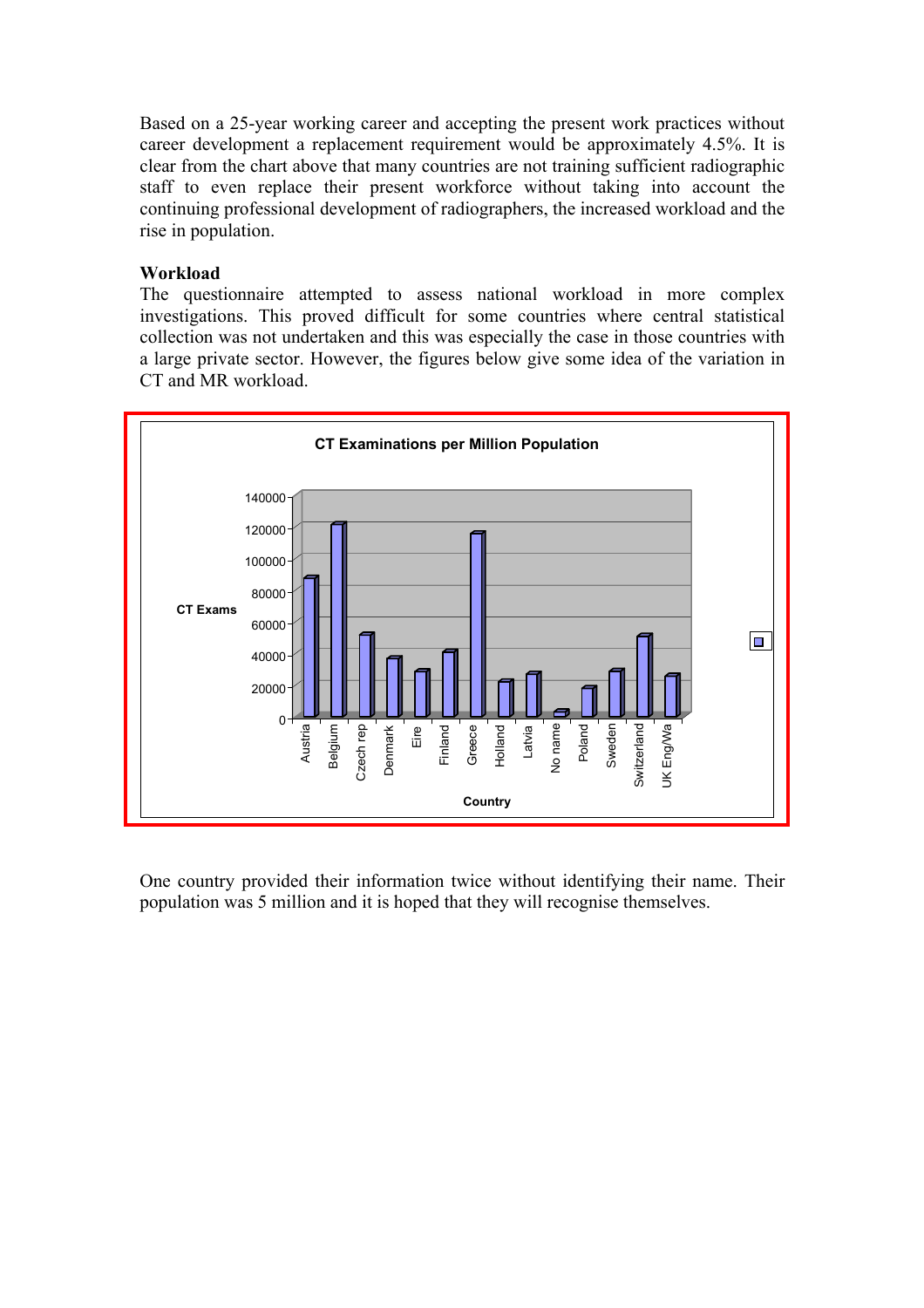

# **Major Equipment**

The following chart identifies the number of CT and MR systems in the countries surveyed. This is a combination of information provided in the questionnaires supplemented by information obtained from the COCIR website from their recent report on equipment.

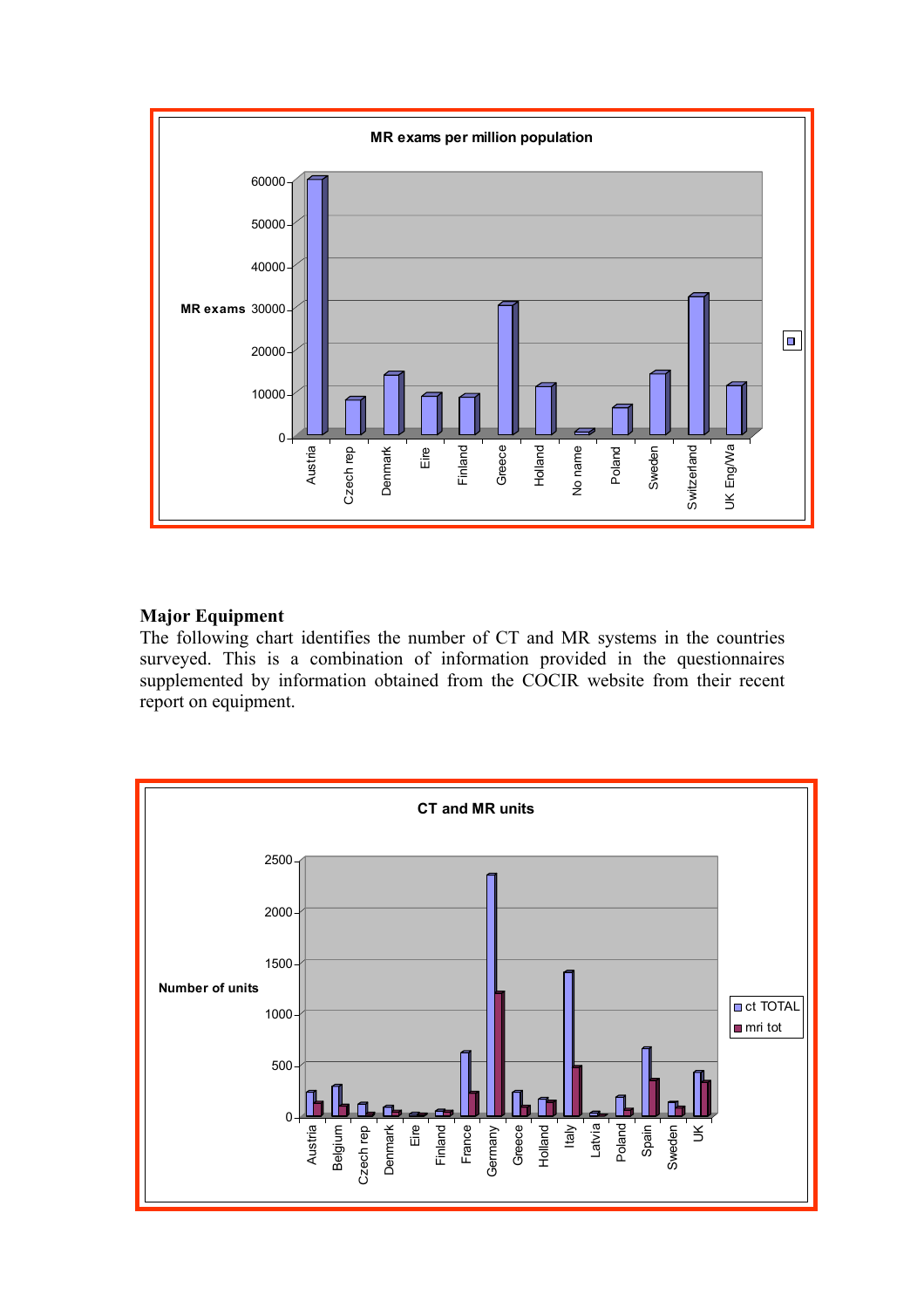The charts show a wide disparity of availability of these systems throughout Europe with variations also in the proportions of CT to MR. Some countries have invested more heavily in CT while the ratio is closer in other countries which have put more emphasis on MR in recent times.



The relationship of CT and MR to the population shows a wide disparity. Some countries with a high gross national product still show relatively low investment levels in large computer-based imaging equipment. Some countries have a very low access level to MR, which clearly is detrimental to the clinical management of patients and their quality of care in those countries.

COCIR indicates that in their view the age of equipment in each country should be based on: 60% less than five years old

 30% between six and ten years 10% older than ten years

Older equipment is more liable to break down, has in general a poorer quality of examination, has an inferior range of examinations and has a reduced ability for upgrades. Very old equipment may have higher radiation burdens and spares may not be available.

It is therefore in the interest of the patient that equipment is kept up-to-date. According to the recent COCIR report 44% of CT scanners are older than five years and only 45% are spiral. The EAR / UEMS survey does have some data on the ratios of conventional, spiral and multi-slice CT systems, but it is not included in this present study as the accuracy of the data needs to be verified.

The COCIR study indicates that MR at present falls within the guidelines.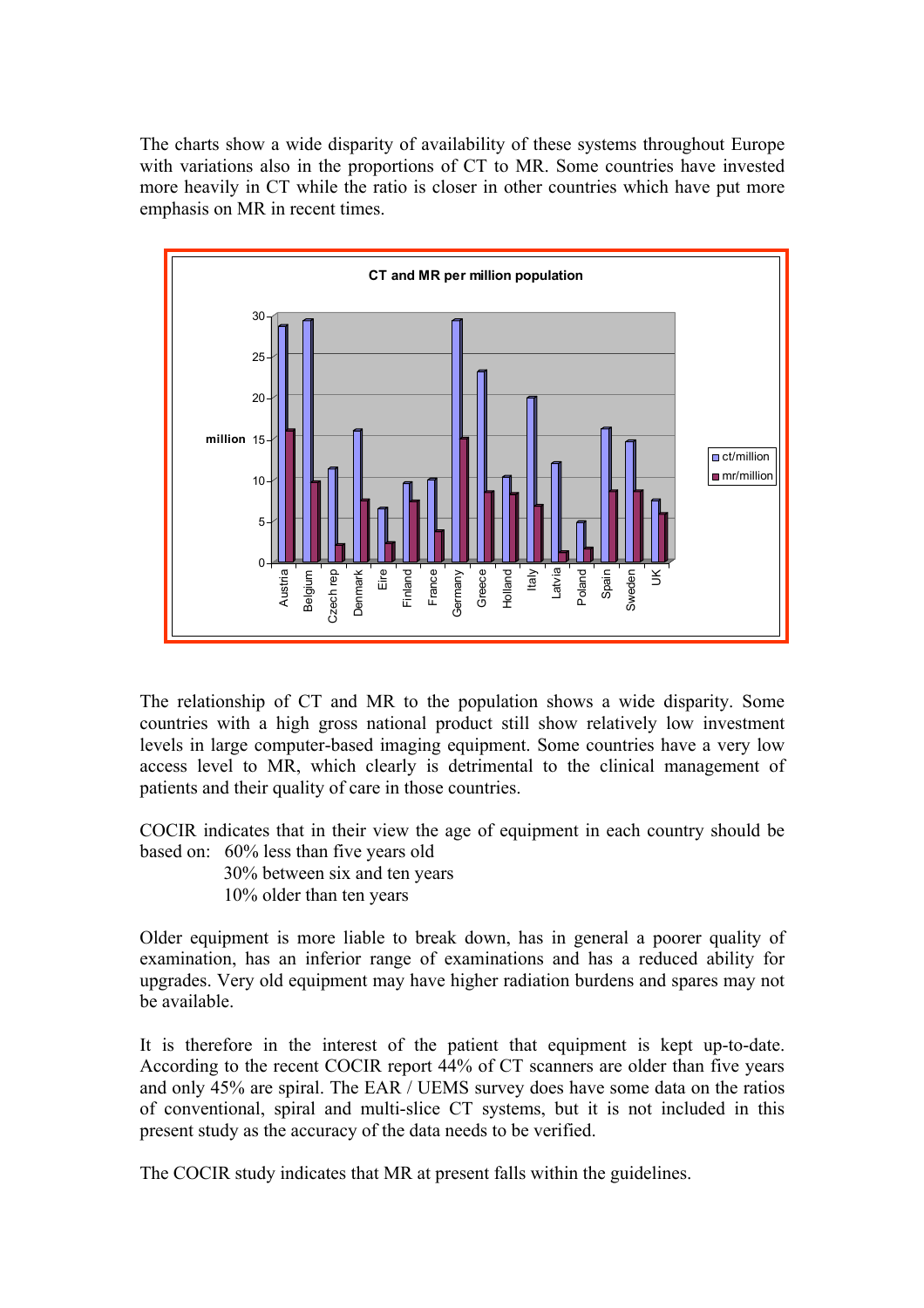## **Waiting times for examinations**

The length of time that patients have to wait for investigations can be an important issue in patient management in many cases. A long waiting time may affect the initiation of treatment and subsequently may lead to a poorer clinical outcome. It increases patient anxiety and may have economic implications to the patient and society. The questionnaire asked what the waiting times for a number of investigations was.

13 /14 countries indicated that there was immediate access to emergency imaging facilities for those requiring them. 11 had access to general radiology services within 48 hours, but 3 did not.

The chart below shows the waiting times for investigations in different countries. These are overall figures and within countries there may be wide variations between regions, individual hospitals and private practices.



Dark blue = US Mauve = fluoroscopy white =  $CT$  light blue = MR

In five countries there is immediate access to Ultrasound. In the remaining countries the average waiting time is 2.8 weeks with a range of  $1 - 10$  weeks.

In four countries there is immediate access to CT. In the remaining countries the average waiting time is 3.6 weeks with range of  $1 - 14$  weeks.

In four countries there is immediate access to MR. In the remaining countries the average waiting time is 6.6 weeks with a range of  $1 - 20$  weeks.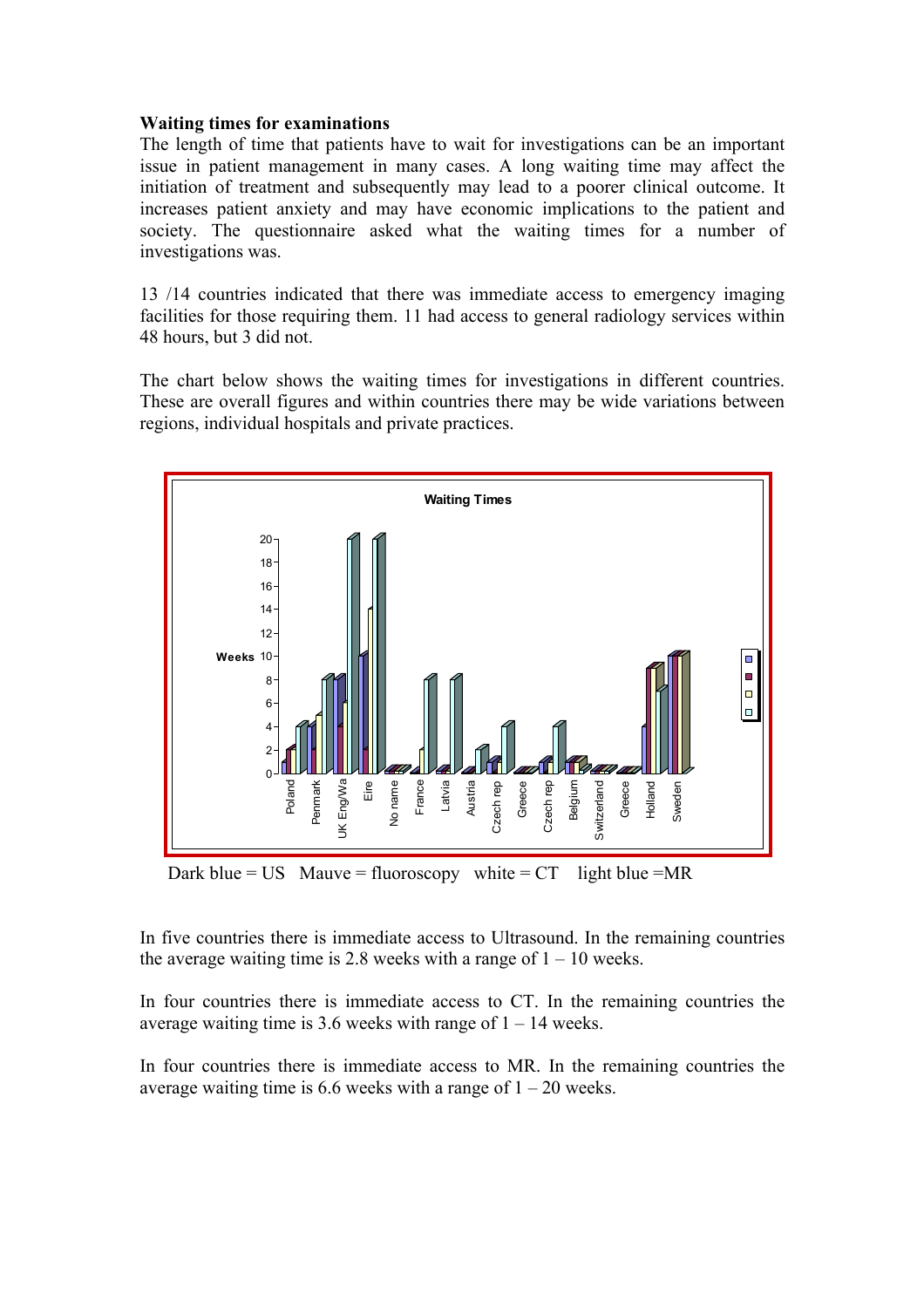## **Methods of Funding Radiological Services**

There are a number of different methods of funding radiological services across Europe. Most countries use a combination of these methods, which are outlined below:

| Direct government allocation to hospitals   | 3 countries |
|---------------------------------------------|-------------|
| Government-funded insurance                 | 1 country   |
| Private Insurance                           | 0 countries |
| Government allocation and insurance         | 1 country   |
| Government allocation and private insurance | 3 countries |
| Government and private insurance            | 5 countries |
| All the above methods                       | 1 country   |

The most popular method is a combination of government and privately funded insurance-based system for individual patients, but some direct allocation to individual hospitals is also undertaken. Only three countries fund their radiological services by direct financial allocation to the hospital on a budgetary basis.

Comparison between the methods of funding and the waiting times indicates that two of the three countries with the longest waiting times for CT and MR are funded solely by direct government funding to the individual hospitals.

It is also of interest that no country funds their radiological services purely through private insurance indicating a state presence in the overall investigative pathway in some form.

# **Skill Mix**

The questionnaire identified some tasks that might be performed by radiographers although there may be others that are undertaken.

| Intravenous injections     | 11/14 |
|----------------------------|-------|
| Performing Barium Enemas   | 4/14  |
| Performing US examinations | 7/14  |
| Reporting US examinations  | 1/14  |
| Reporting radiographs      | 1/14  |

The results indicate that radiographers are now involved in undertaking Ultrasound examinations in a number of countries. This reflects the steady increase in the range of examinations available and the replacement of a number of radiological examinations by sonography. However, Ultrasound is a real time investigation and there will be continued pressure for radiographers undertaking the examination to issue a report. At present this is limited to one country and in carefully monitored conditions.

Radiographers undertaking IV injections is now commonplace primarily driven by the regular use of contrast in CT and MR and the impracticality of having a radiologist on hand all the time in many countries. Similarly performing barium enemas is a common task and is appropriate for skill-mix development.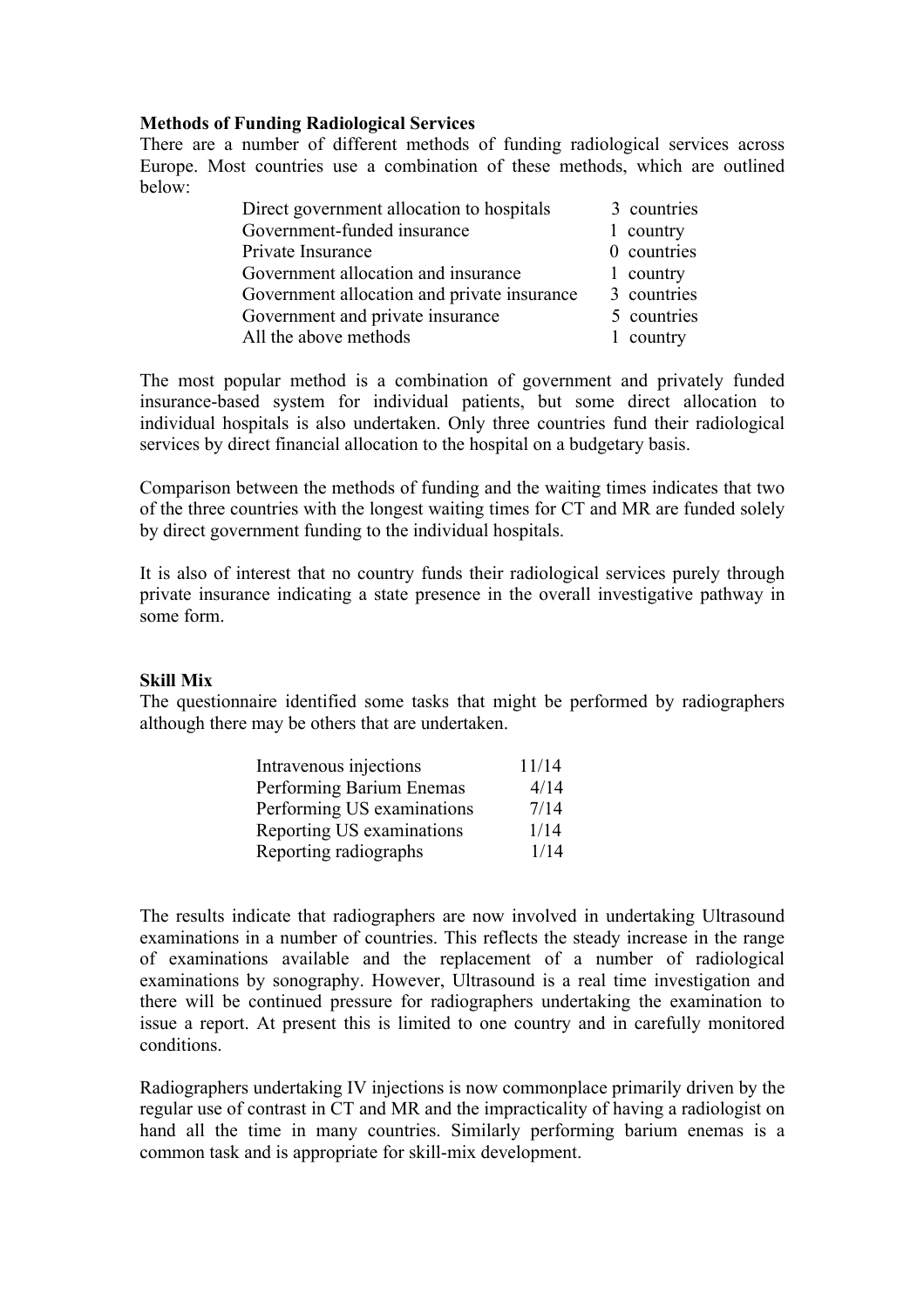Reporting peripheral trauma cases is a new venture in one country where there is a paucity of radiologists and where radiographers have been reviewing peripheral trauma radiographs on a monitored basis for some years.

#### **Non-radiologist Reporting**

In six countries, all radiological examinations are reported by radiologists including US. It is surprising that other clinical groups have not taken over some of the ultrasound work in these countries.

All reported by radiologists: 6

| $1 \text{ m}$ reported by radiotography. |  | Xray US CT MR |  |
|------------------------------------------|--|---------------|--|
| Radiologist 100%                         |  | 14            |  |
| Radiographer                             |  |               |  |
| U/S technician                           |  |               |  |
| Clinician                                |  |               |  |
|                                          |  |               |  |

These results are surprising as it reflects a more positive situation than expected. At present it does not appear that clinicians including cardiologists, orthopaedic surgeons and neurologists are purchasing and running their own MR and CT systems. However this is likely to change as CT replaces coronary angiography and dedicated MR systems are more widely marketed.

The figures do show that in most countries US is now used widely by a number of clinicians and this is unsurprising as it has been used extensively by obstetricians for many years and has never been the sole domain of the radiologist in most countries.

#### **National Radiological Standards**

Standards of service for radiological departments, which have been developed by national organisations or governments, appear to be the exception rather than the rule. A number of factors that would represent the quality of service delivery were included in the questionnaire to provide tangible information, but there are many others that may be developed.

| National quality programme  | 6/14 |
|-----------------------------|------|
| Age of equipment            | 3/14 |
| Storage of radiographs      | 7/14 |
| <b>RIS/HISS</b>             | 4/14 |
| Waiting time in department  | 2/14 |
| Turn-around time            | 3/14 |
| Patient satisfaction survey | 4/14 |

The paucity of national standards may reflect the fact that in many countries the service is delivered through private practice or through an insurance-based system and